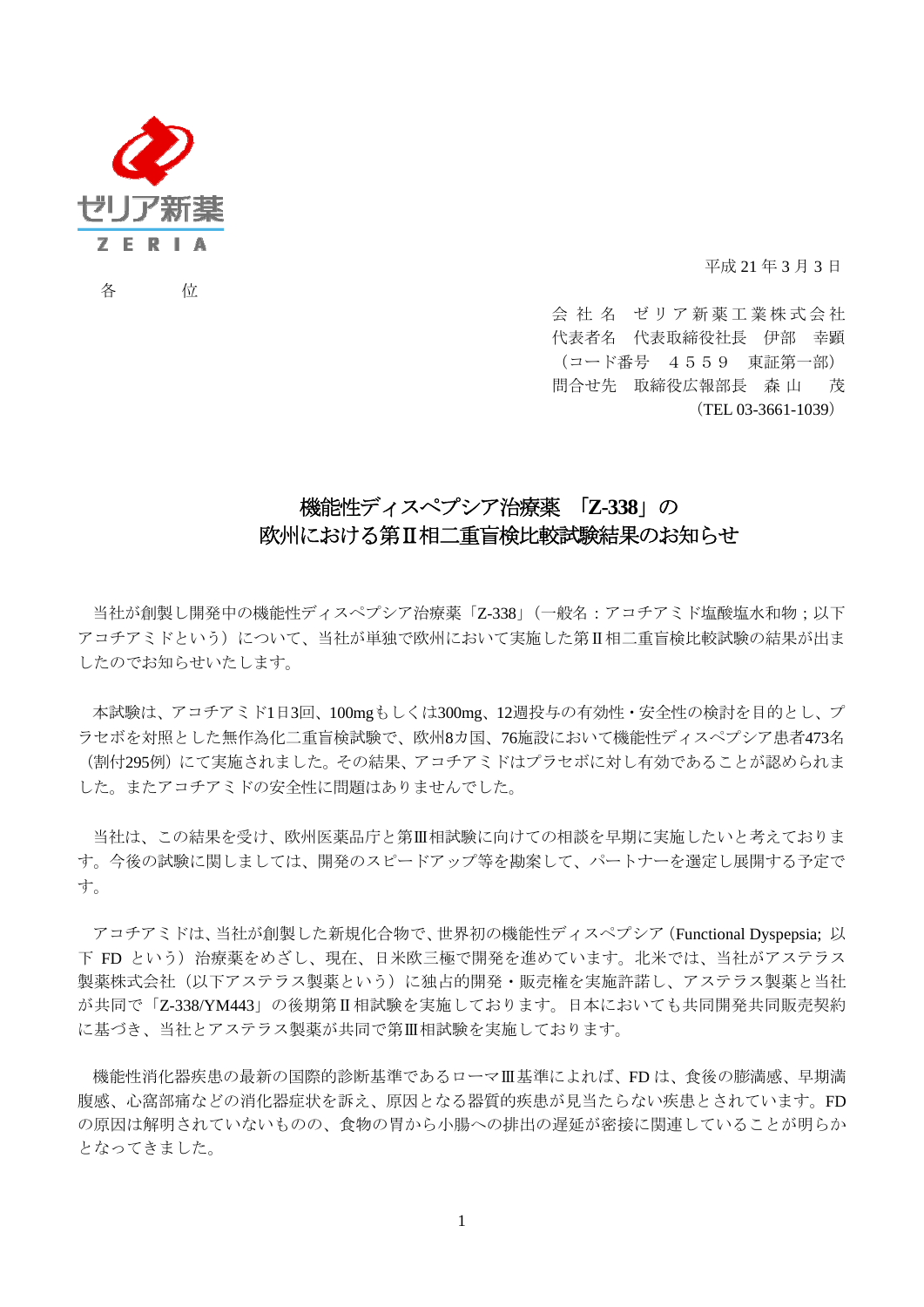アコチアミドは、消化管運動に重要な役割を果たしている神経伝達物質アセチルコリンの分解酵素であ る末梢のアセチルコリンエステラーゼを阻害する作用に基づいて、胃からの食物排出遅延を改善し、FD の 自覚症状に効果を示すと考えられています。

最近の調査では、国内の成人、四分の一に FD の症状が見られ、発現頻度の高い疾患であると報告され ています。これまでに FD を対象患者として有効性を証明し承認された医薬品はなく、アコチアミドは世 界初の FD 治療薬となることが期待されています。

当社は、従来より医療用医薬品において開発から販売まで抗潰瘍剤を主力とした消化器領域を最重点分 野とし、H<sub>2</sub>受容体拮抗剤「アシノン<sup>®</sup>錠 75mg/150mg」、亜鉛含有胃潰瘍治療剤「プロマック<sup>®</sup>顆粒 15%/ D錠 75」、胃炎・潰瘍治療剤「マーズレン<sup>®</sup>-S顆粒/ES錠」、大腸内視鏡前腸管洗浄剤「ビジクリア<sup>®</sup>錠」、 便秘治療剤「新レシカルボンⓇ坐剤」などを販売しています。

また、同領域での開発中のものとして「Z-338」の他に、平成 20 年 4 月に潰瘍性大腸炎を適応症として 申請した腸疾患治療剤「Z-206」(アサコール<sup>®</sup>)や膵臓癌治療剤「Z-360」、肝細胞癌治療剤「Z-208」があ ります。

以 上